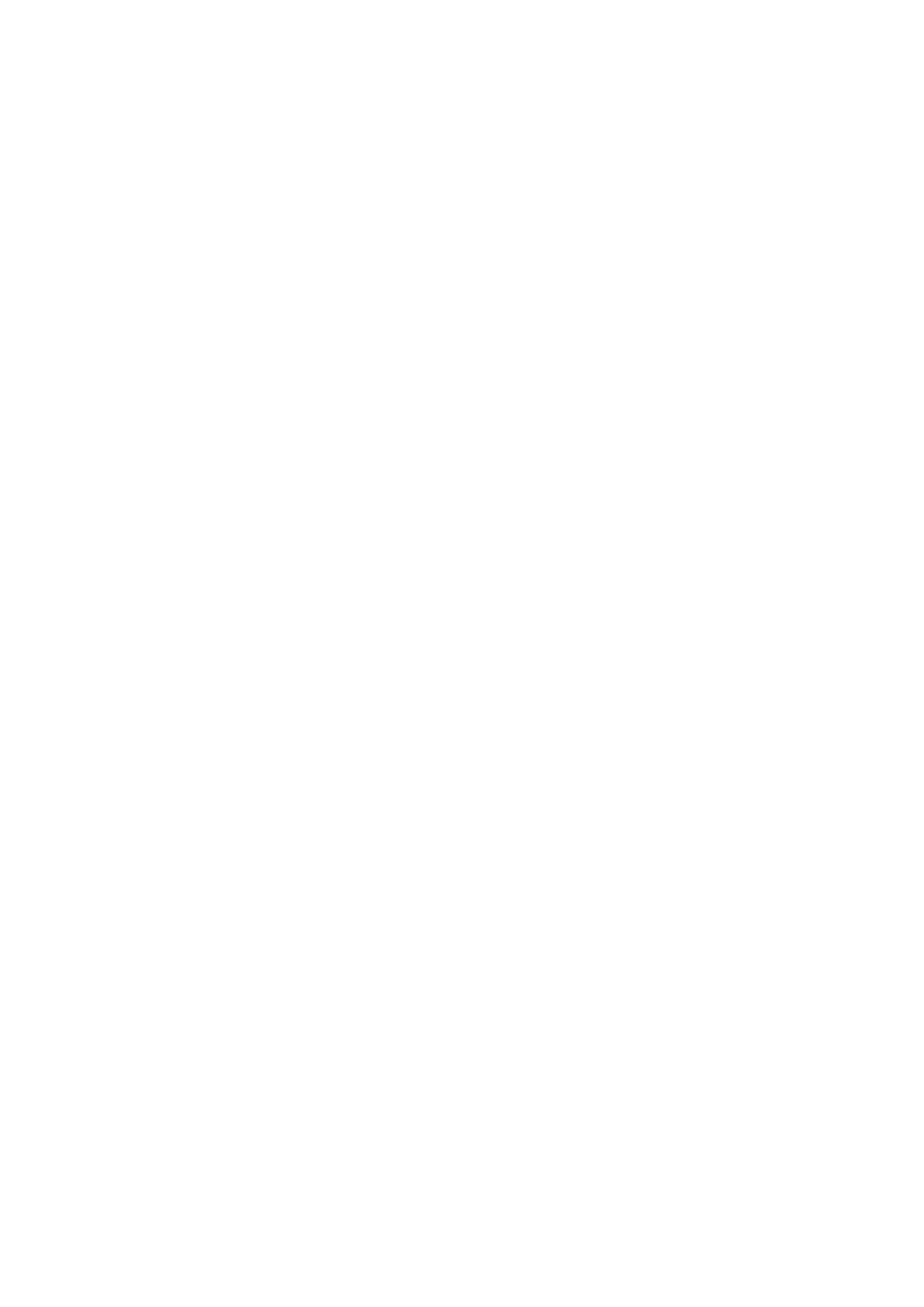### **In the case of ZIT Company v. Serbia,**

The European Court of Human Rights (Second Section), sitting as a Chamber composed of:

Mrs F. TULKENS, *President,* 

- Mr A.B. BAKA,
- Mr R. TÜRMEN,

Mr V. ZAGREBELSKY,

- Mrs A. MULARONI,
- Mrs D. JOČIENĖ,
- Mr D. POPOVIĆ, *judges,*

and Mrs S. DOLLÉ, *Section Registrar*,

Having deliberated in private on 6 November 2007,

Delivers the following judgment, which was adopted on that date:

### PROCEDURE

1. The case originated in an application (no. 37343/05) against the State Union of Serbia and Montenegro, succeeded by Serbia on 3 June 2006 (see paragraph 40 below), lodged with the Court under Article 34 of the Convention for the Protection of Human Rights and Fundamental Freedoms ("the Convention"), by the ZIT Company ("the applicant") on 5 October 2005. It was represented before the Court by Ms D. Pavlović, its managing director.

2. The Government of the State Union of Serbia and Montenegro and, subsequently, the Government of Serbia ("the Government") were represented by their Agent, Mr S. Carić.

3. On 13 July 2006 the Court decided to communicate the application to the Government. Under Article 29 § 3 of the Convention, it was also decided that the merits of the application would be examined together with its admissibility.

# THE FACTS

### I. THE CIRCUMSTANCES OF THE CASE

4. The applicant is a company based in Šabac.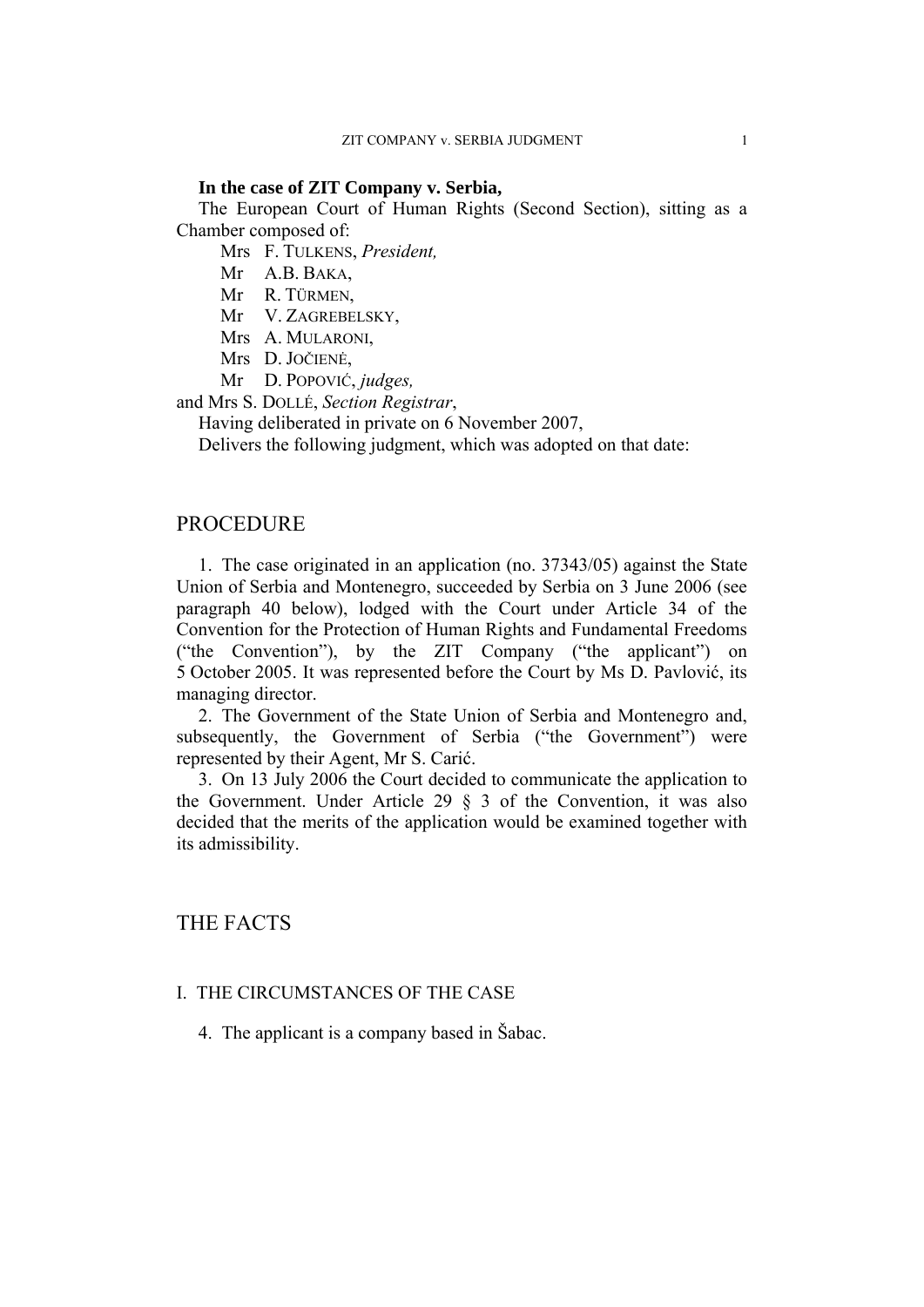### **A. First set of proceedings**

5. On 15 June 2000 the Municipal Court ("*Opštinski sud*") in Bačka Palanka formally confirmed an agreement reached between the applicant and one of its business partners, an agricultural cooperative called "Zadrugar" (hereinafter "the debtor"), whereby the latter agreed to pay the former a total of 3,248,567 Yugoslav Dinars by 31 July 2000. In addition and as security for this undertaking, a mortgage in favour of the applicant was established concerning a particular plot of land, at that time listed in the land register as being under the debtor's ownership.

6. On 21 March 2002 the applicant filed an enforcement request with the same Municipal Court, claiming that the debtor had failed to comply with the above agreement.

7. On 28 March 2002 the Municipal Court accepted the applicant's request. It ordered the valuation and sale of the land in question, as well as the payment of interest on the applicant's claim.

8. On 6 June 2003 the municipal authorities in Bačka Palanka reviewed the property status of the real estate in question.

9. On 28 August 2003, having apparently noted that this land was perhaps not owned by the debtor, the Municipal Court issued an amended enforcement order, stating, *inter alia*, that the applicant's claim should be settled through the process of evaluation and auctioning of a number of other plots at that time listed in the land register as being owned by the debtor.

10. On 22 September 2003 the Municipal Court stayed these proceedings until the debtor's ownership of this property had been formally established by the Land Registry (*Republicki geodetski zavod*).

11. On 20 February 2004 the Bačka Palanka Division of the Land Registry (*Služba za katastar nepokretnosti*) decided to suspend the proceedings concerning the debtor's title until the resolution of a separate, already pending, civil case concerning the same property.

12. It would appear that this civil case, brought by the State, was resolved by 29 September 2004 and that the applicant's co-ownership of the land in question was recognised.

13. On 21 October 2004 the applicant requested that the enforcement proceedings, stayed by the Municipal Court, be continued.

### **B. Second set of proceedings**

14. On 9 December 2003 the Commercial Court ("*Trgovinski sud*") in Novi Sad ruled in favour of the applicant in another case, ordering the same debtor to pay a total of 2,336,720.80 Serbian Dinars ("CSD"), with interest, plus costs. By 9 January 2004 this judgment became both final and enforceable.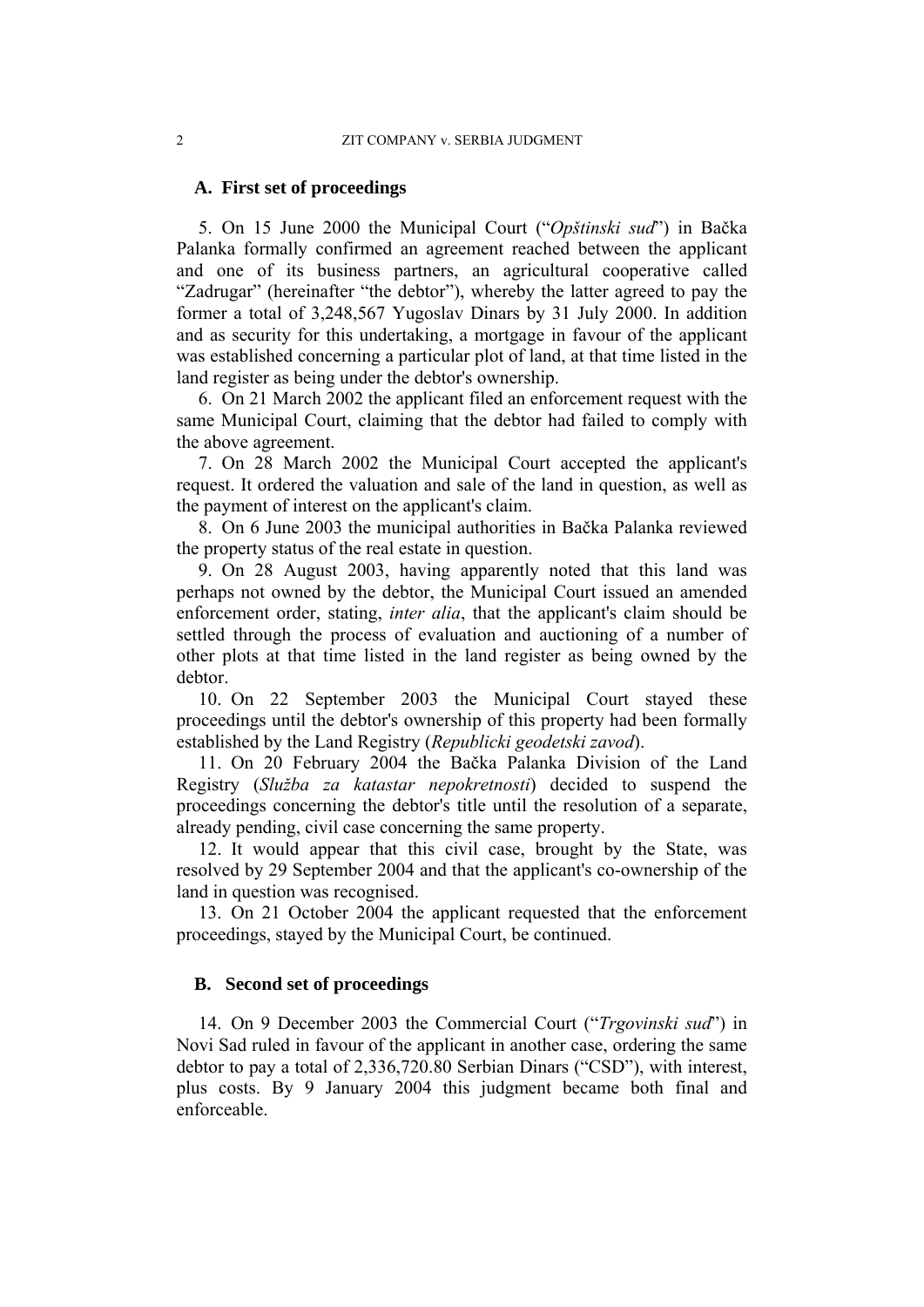15. Based on the above judgment and in response to the applicant's request of 26 February 2004, on 28 October 2004 the Municipal Court in Bačka Palanka issued an enforcement order against the debtor for the above payment, plus interest as of 18 July 2003, as well as another CSD 172,234.40 for costs together with interest as of 9 January 2004. For this purpose a number of plots deemed to be owned by the debtor were to be evaluated and auctioned, with the applicant's claim being met from the proceeds.

### **C. Joinder of the two sets of proceedings**

16. On 12 November 2004 the Municipal Court in Bačka Palanka decided to join the two sets of enforcement proceedings.

17. On 1 December 2004 it formally accepted the expert's opinion and valued the land in question.

18. On 13 December 2004 the Municipal Court scheduled a public auction for 2 February 2005.

19. On 27 December 2004 the Attorney General (*Republički javni pravobranilac*) requested, *inter alia*, that the State itself be allowed to take part in the proceedings, and noted that the auction should only be carried out in respect of the plots which were undisputedly owned by the debtor.

20. On 2 February 2005 the auction was postponed by the Municipal Court. It was re-scheduled for 16 February 2005.

21. On 16 February 2005 the Attorney General repeated the request of 27 December 2004.

22. On 16 February 2005 the auction was postponed and re-scheduled for 23 March 2005.

23. On 16 March 2005 the Municipal Court informed the parties that the auction was again postponed for 30 days because the Municipal Public Prosecutor had urged the Chief Public Prosecutor "to file a Request for the Protection of Legality" (*zahtev za zaštitu zakonitosti*).

24. On 19 August 2005 the Municipal Court accepted the debtor's motion that the value of the land at issue needed to be re-assessed.

25. On 17 March 2006 the Municipal Court held a public auction and recognised the applicant as the new co-owner of a number of plots formerly co-owned by the debtor.

26. Several days later, the applicant's representatives saw these plots and concluded that they were still being used by the debtor.

27. On 4 April 2006 the Municipal Court ordered that the land be handed over to the applicant and, further, that the applicant's newly acquired ownership be entered in the land register.

28. On 7 April 2006 the Municipal Court rectified a minor textual error in its decision of 4 April 2006.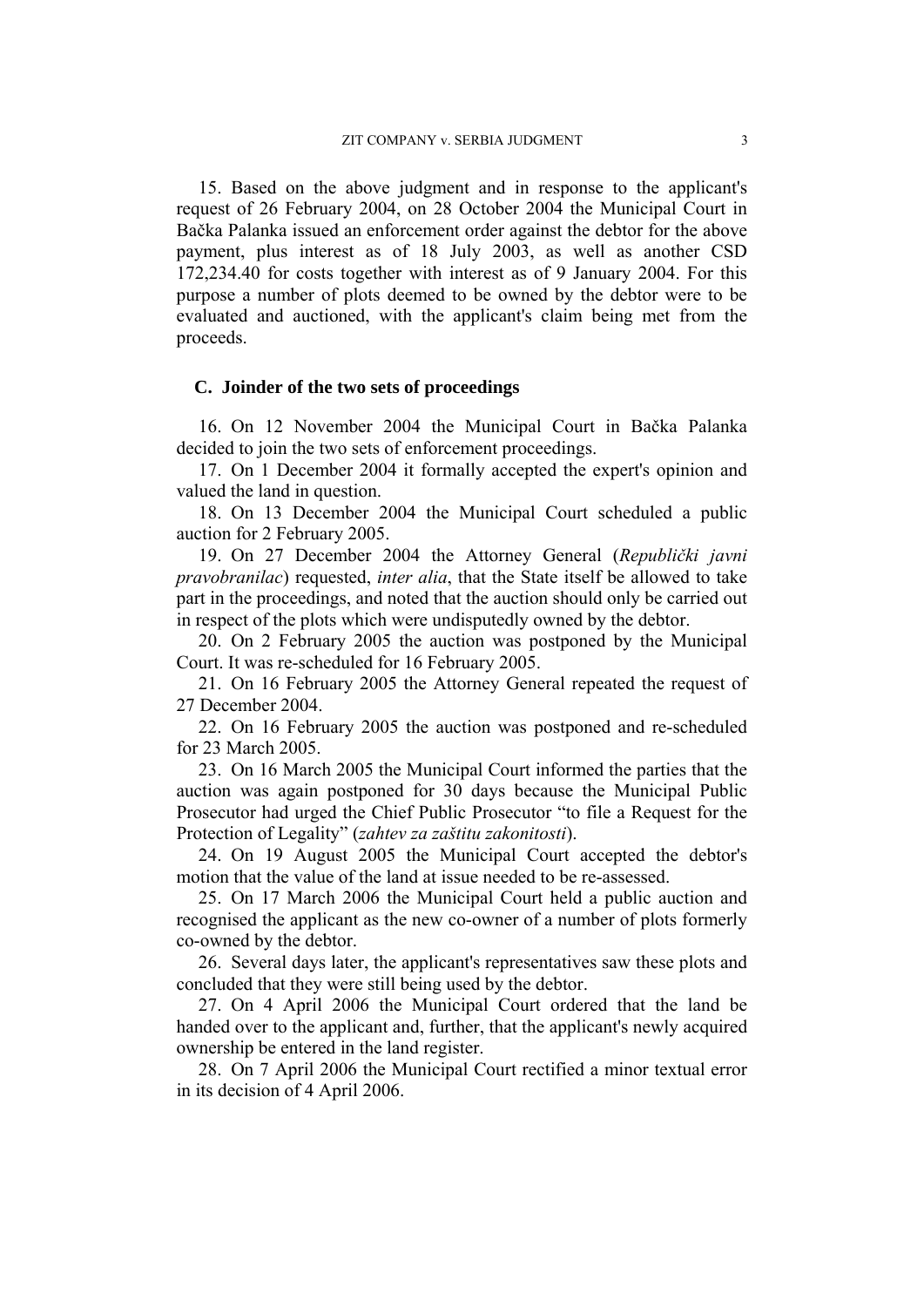29. In a separate decision issued on 7 April 2006, the Municipal Court ordered the transfer to the applicant's bank account of the remaining proceeds from its pecuniary claim, and the applicant waived its right to file an appeal against that decision.

### **D. Other relevant facts**

30. Notwithstanding the Municipal Court's decision of 4 April 2006 the debtor refused to provide the applicant with access to and use of the plots of land in question.

31. On 8 May 2006 the applicant filed a civil trespass claim, seeking possession of this land.

32. On 15 September 2006 the Municipal Court ruled against the applicant, stating that it had no possession to begin with, which is why none could be restored.

# II. RELEVANT DOMESTIC LAW AND PRACTICE

# **A. Enforcement Procedure Act 2000 (Zakon o izvršnom postupku; published in the Official Gazette of the Federal Republic of Yugoslavia - OG FRY - nos. 28/00, 73/00 and 71/01)**

33. Article 2 provides that enforcement proceedings shall be instituted at the request of the creditor, but may, exceptionally, also be instituted by the court *ex officio* when "the law so provides".

34. Article 4 § 1 states that all enforcement proceedings are to be conducted urgently.

35. Articles 134-176 regulate enforcement through the auctioning of the debtor's real estate. They do not, however, contain specific provisions in respect of situations where a debtor refuses to comply with a judicial decision to transfer property to the buyer.

36. Articles 232-237 set out the details concerning "court-sanctioned mortgages" (*založno pravo na nepokretnim i pokretnim stvarima na osnovu sporazuma stranaka*). Article 237, in particular, states that all such mortgages constitute valid enforcement titles.

### **B. Enforcement Procedure Act 2004 (Zakon o izvršnom postupku; published in the Official Gazette of the Republic of Serbia - OG RS - no. 125/04)**

37. This Act entered into force on 23 February 2005, thereby repealing the Enforcement Procedure Act 2000. In accordance with Article 304,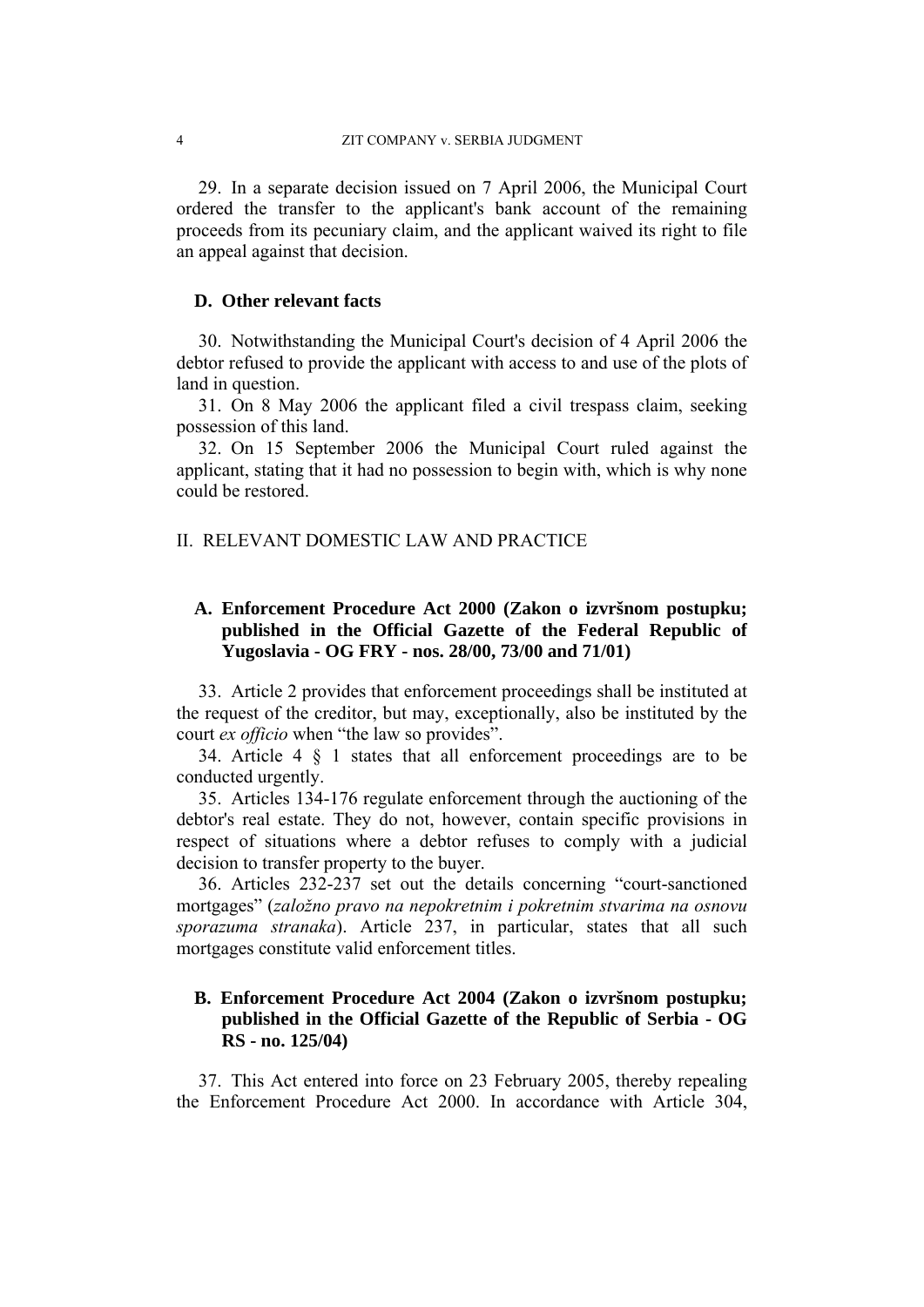however, all enforcement proceedings instituted prior to 23 February 2005 are to be concluded pursuant to the earlier legislation.

### **C. Relevant jurisprudence**

38. A buyer of real estate auctioned by a court in enforcement proceedings shall have the right to request the eviction of the former owner, based on the decision adopted by the enforcement court, there being no need to bring a separate civil suit in this regard (see *Gzz. 55/89*, adopted by the Supreme Court of Vojvodina).

### **D. Relevant provisions of the Judges Act and the Obligations Act, as well as the relevant criminal provisions**

39. These provisions are set out in the *V.A.M. v. Serbia* (no. 39177/05, §§ 67-72, 13 March 2007) and the *EVT Company v. Serbia* judgments (no. 3102/05, §§ 29-31, 21 June 2007), respectively.

### **E. The succession of the State Union of Serbia and Montenegro**

40. The relevant provisions concerning the succession of the State Union of Serbia and Montenegro are set out in the *Matijašević v. Serbia* judgment (no. 23037/04, §§ 22-25, 19 September 2006).

# THE LAW

### I. ALLEGED VIOLATION OF ARTICLE 6 § 1 OF THE CONVENTION AND ARTICLE 1 OF PROTOCOL NO. 1

41. The applicant complained under Article 6 § 1 of the Convention, as well as Article 1 of Protocol No. 1, about the length of the enforcement proceedings in question.

The relevant provisions of these Articles read as follows:

#### **Article 6 § 1**

 "In the determination of his [or her] civil rights and obligations .., everyone is entitled to a fair ... hearing within a reasonable time by [a] ... tribunal ..."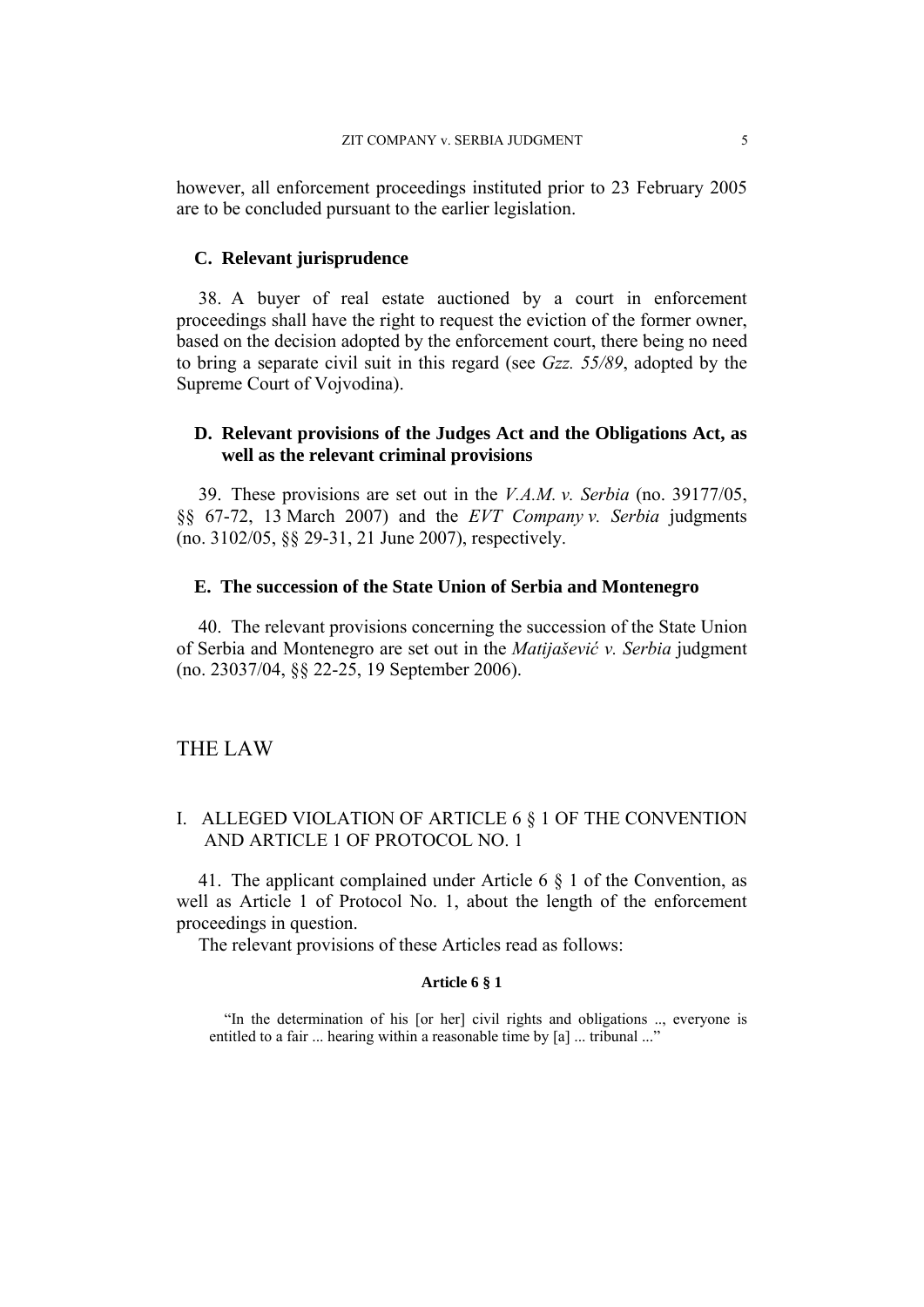#### 6 ZIT COMPANY v. SERBIA JUDGMENT

#### **Article 1 of Protocol No. 1**

"Every natural or legal person is entitled to the peaceful enjoyment of his [or her] possessions. No one shall be deprived of his [or her] possessions except in the public interest and subject to the conditions provided for by law and by the general principles of international law.

The preceding provisions shall not, however, in any way impair the right of a State to enforce such laws as it deems necessary to control the use of property in accordance with the general interest or to secure the payment of taxes or other contributions or penalties."

#### **A. Admissibility**

### *1. Compatibility ratione personae*

42. The Government noted that the enforcement proceedings had ended by 7 April 2006 and submitted that the applicant had thereby been deprived of its "victim status" within the meaning of Article 34 of the Convention.

43. The applicant disagreed.

44. The Court notes that the impugned proceedings have not been discontinued (see paragraphs 38, 35, and 27-29 above, in that order; see also paragraph 54 below), which is why the Government's objection must be dismissed (see, *mutatis mutandis*, *Dalban v. Romania* [GC], no. 28114/95, § 44, ECHR 1999-VI).

### *2. Exhaustion of domestic remedies*

45. The Government submitted that the applicant had not exhausted all available, effective domestic remedies. In particular, it had failed to complain about the delay in question to the President of the Municipal Court, the President of the District Court and the Supreme Court's own Supervisory Board, respectively. Further, the applicant had not brought a separate civil lawsuit under Articles 199 and 200 of the Obligations Act. Finally, the Government maintained that the applicant had failed to lodge a criminal complaint under Articles 242, 243 and 245 of the Criminal Code 1977 or a complaint under Article 340 of the Criminal Code 2005 (see paragraph 39 above).

46. The applicant contested the effectiveness of these remedies.

47. The Court has already held that the above remedies could not be deemed effective within the meaning of its established case-law under Article 35 § 1 of the Convention (see, *mutatis mutandis*, *V.A.M. v. Serbia*, cited above, §§ 85-88 and 119, 13 March 2007). It sees no reason to depart from those findings in the present case and concludes, therefore, that the Government's objection must be rejected.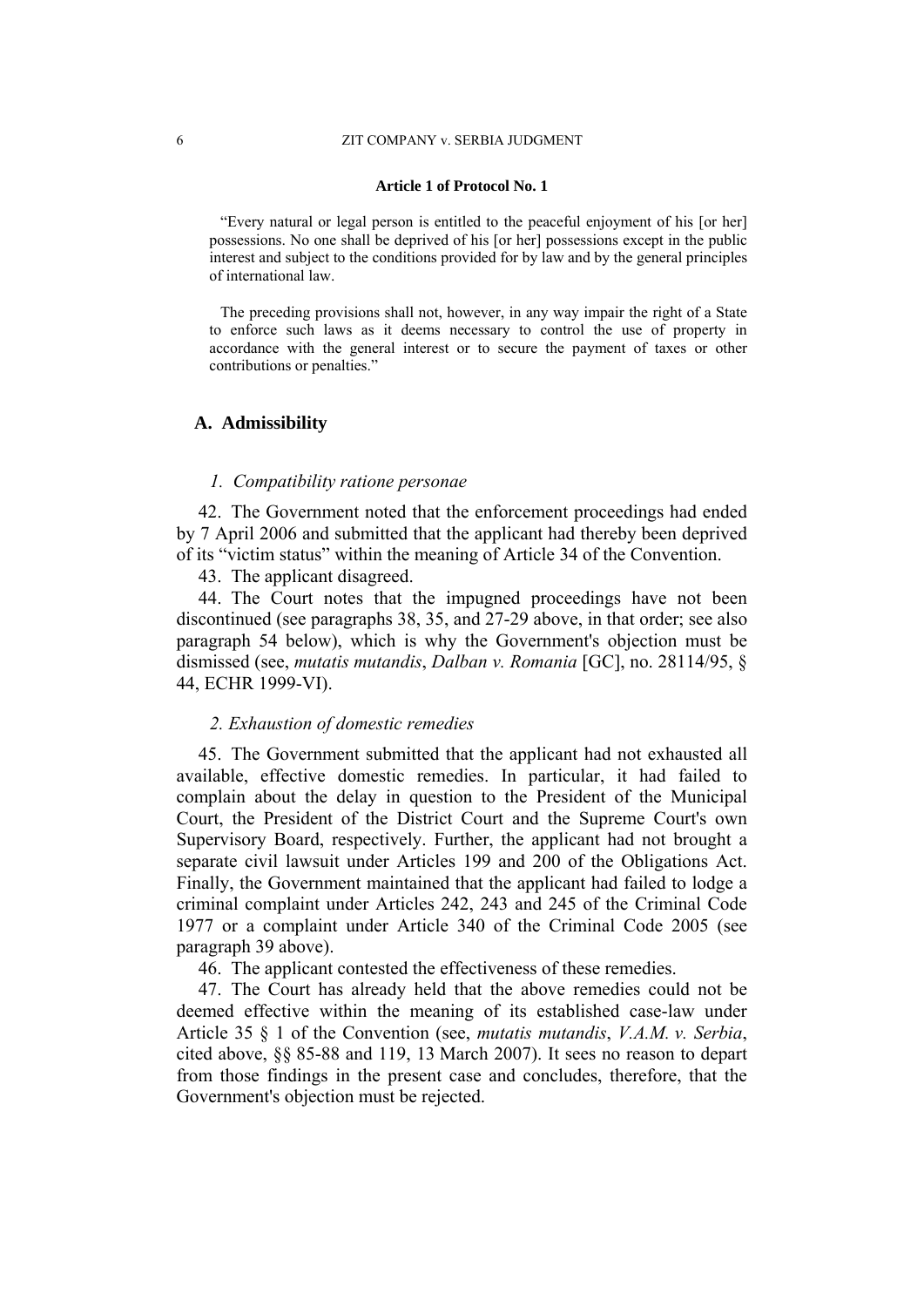#### *3. Conclusion*

48. The Court considers that the applicant's complaints are not manifestly ill-founded within the meaning of Article 35 § 3 of the Convention and finds no other ground to declare them inadmissible. The complaints must therefore be declared admissible.

### **B. Merits**

### *1. Arguments of the parties*

49. The Government noted that the respondent State had ratified the Convention and Protocol No. 1 on 3 March 2004 and reaffirmed that the impugned enforcement proceedings had ended by 7 April 2006. They were, therefore, within this Court's competence *ratione temporis* for a period of two years only.

50. The Government further observed that there had been two parallel sets of enforcement proceedings until 12 November 2004, and submitted that all procedural delay prior to 21 October 2004 was solely imputable to the applicant, who had requested the auctioning of plots which had not been formally recognised as the debtor's property.

51. Finally, the Government argued that the length of proceedings from 21 October 2004 to 7 April 2006, some eighteen months in all, did not amount to a violation of the Convention or its Protocol.

52. The applicant stated that it had done everything in its power to expedite the proceedings in question, and maintained that the State had been responsible for the delays.

53. The applicant also pointed out that, following the adoption of the Municipal Court's decision of 4 April 2006, it had had no option but to file a separate civil claim in order to obtain possession of the disputed land.

54. The Government disagreed and, in so doing, maintained that the applicant should instead have requested the execution of this decision pursuant to Article 2 of the Enforcement Procedure Act 2000.

### *2. Relevant principles*

55. The Court recalls that the enforcement of a final judgment given by a court of law must be regarded as an integral part of the "trial" for the purposes of Article 6 (see *Hornsby v. Greece*, judgment of 19 March 1997, *Reports of Judgements and Decisions* 1997-II, p. 510, § 40). A delay in the execution of a judgment may, however, be justified in particular circumstances but this delay may not be such as to impair the essence of the right protected by Article 6 § 1 (see *Immobiliare Saffi v. Italy* [GC], no. 22774/93, § 74, ECHR 1999-V).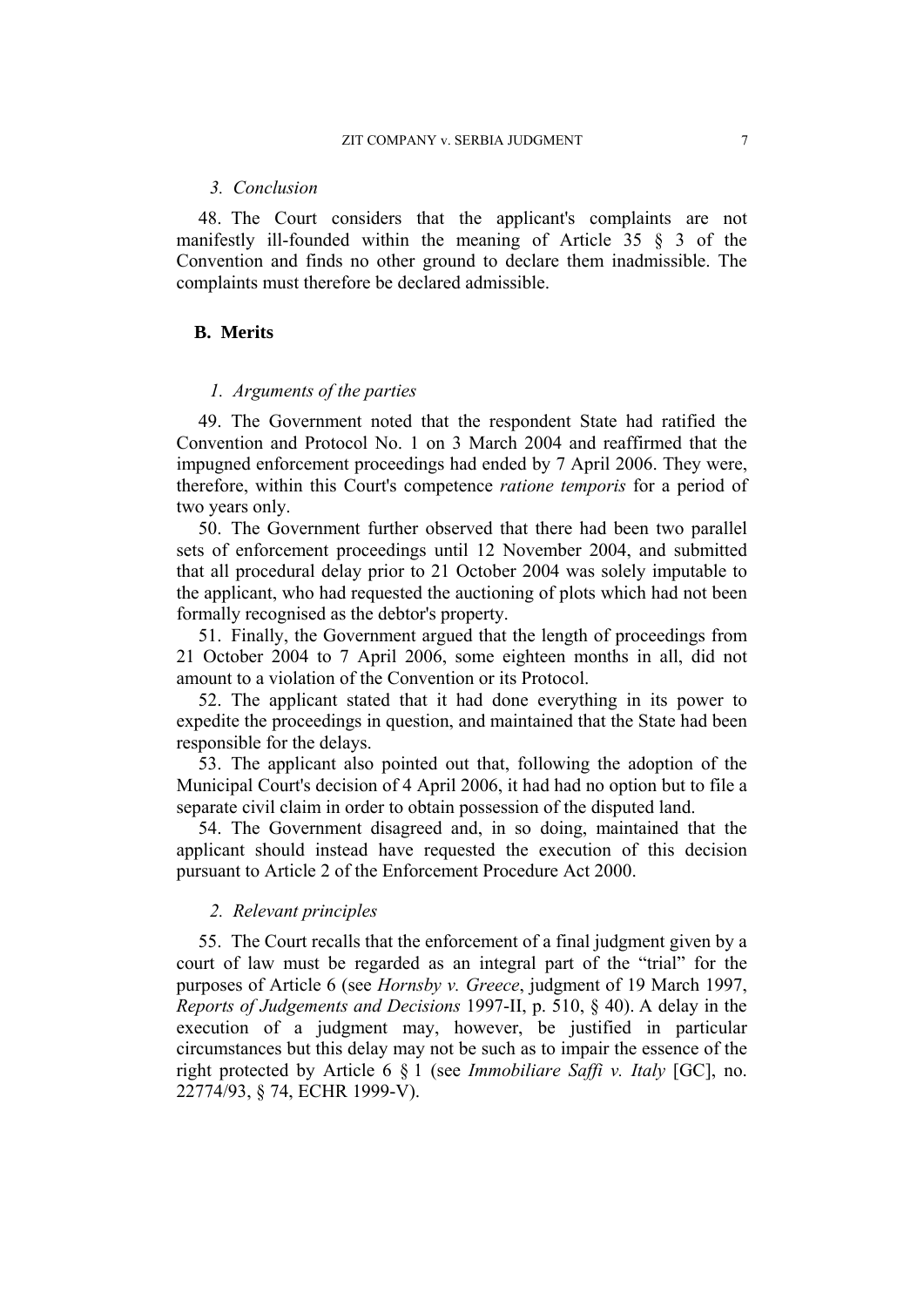56. Further, irrespective of whether a debtor is a private or a State actor, it is up to the State to take all necessary steps to enforce a final court judgment, as well as to ensure the effective participation of its entire apparatus. Failure to do so might fall short of the requirements of Article 6 § 1 (see, *mutatis mutandis*, *Pini and Others v. Romania*, nos. 78028/01 and 78030/01, §§ 174-189, ECHR 2004-V (extracts); see also *mutatis mutandis*, *Hornsby*, cited above, p. 511, § 41).

57. These obligations are also reflected in Article 1 of Protocol No. 1 (see *Burdov v. Russia*, no. 59498/00, § 40, ECHR 2002-III). The Court reiterates that under this provision the State is required to make use of all available legal means at its disposal in order to enforce a final judgment, even in cases involving litigation between private parties (see, *mutatis mutandis*, *Fuklev v. Ukraine*, no. 71186/01, §§ 89-91, 7 June 2005; see also *Sovtransavto Holding v. Ukraine*, no. 48553/99, § 96, ECHR 2002-VII).

### *3. The period to be taken into account*

58. The Court notes that, according to the information available in the case file as submitted by the parties, the enforcement entitlements at issue in the present case have yet to be fully executed (see paragraph 27 above). The impugned proceedings have thus been ongoing for some three years and eight months since the Serbian ratification of the Convention and Protocol No. 1 on 3 March 2004 (the period which falls within this Court's competence *ratione temporis*), until the date of adoption of the present judgment.

59. The Court further observes that, in order to determine the reasonableness of the delay in question, regard must also be had to the state of the case on the date of ratification (see, *mutatis mutandis*, *Styranowski v. Poland*, judgment of 30 October 1998, *Reports* 1998-VIII) and notes that, on 3 March 2004, the first set of the enforcement proceedings complained of had already been pending for approximately two years, whilst the second set had just begun.

### *4. The Court's assessment*

60. The Court notes that, when the applicant filed its enforcement requests, the land which was proposed for auction was formally registered in the debtor's name (see paragraphs 5 and 9 above). Secondly, the enforcement was partially completed by means of a bank transfer on 7 April 2006 (see paragraph 29 above). Thirdly, the applicant cannot be blamed for relying on the accuracy of the information contained in the respondent State's own land registers. Fourthly, it would appear that the applicant did not request the enforcement of the Municipal Court's decision of 4 April 2006 (see paragraph 27 above), in accordance with the relevant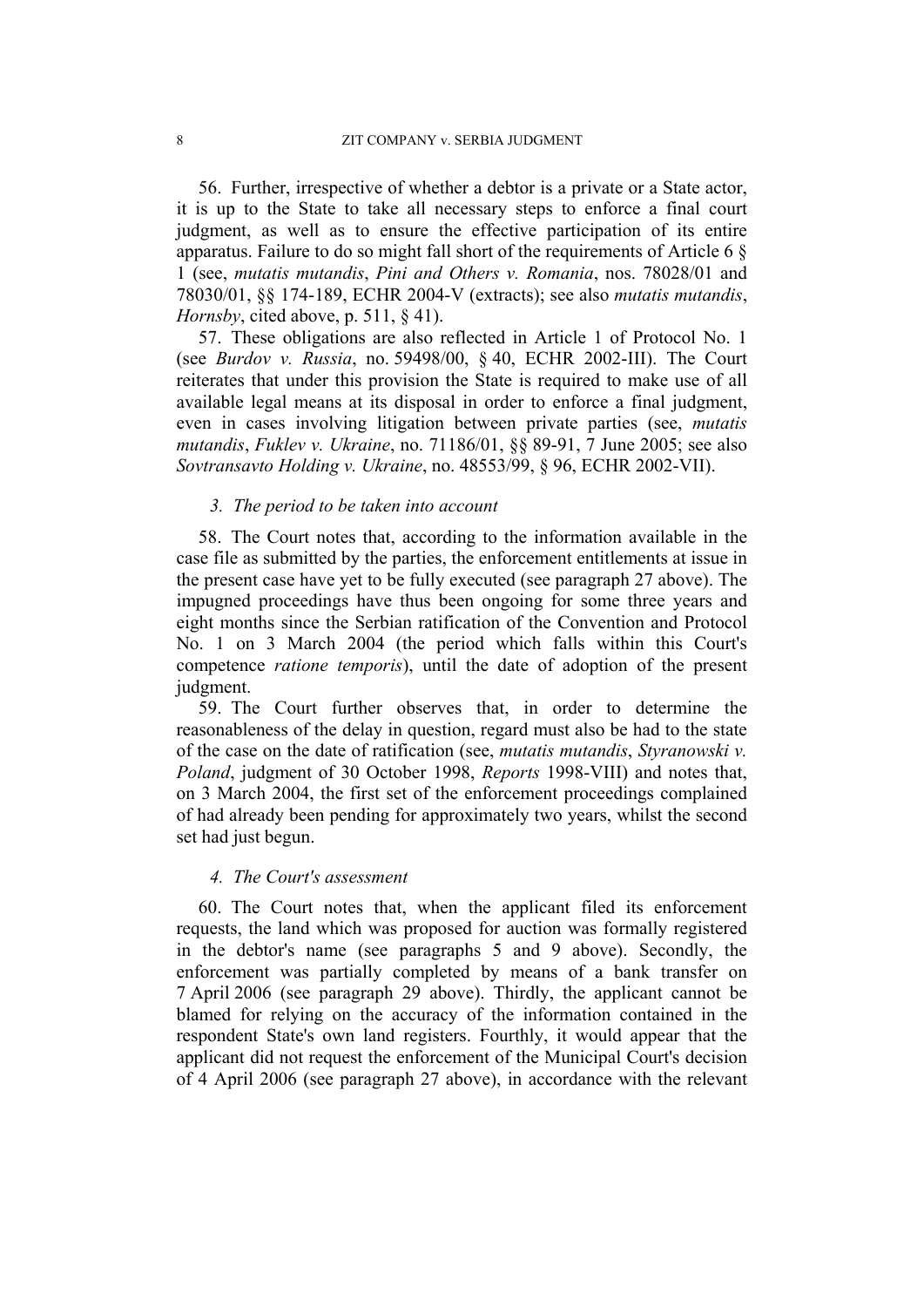domestic law, but instead resorted to an apparently ineffective civil suit (see paragraphs 30-32 and 38 above).

61. In these circumstances, the Court considers that the Serbian authorities have failed to conduct effectively the impugned enforcement proceedings until 4 April 2006, but that they cannot be held accountable for any delay thereafter (see paragraphs 27-32 above). The Court thus finds that the respondent State has, during the said interval, impaired the essence of the applicant's "right to a court" and prevented it from obtaining the comprehensive property-related redress which it had legitimately expected to obtain. There has accordingly been a violation of Article 6 § 1 of the Convention and a separate violation of Article 1 of Protocol No. 1 (see, *mutatis mutandis*, *Kolyada v. Russia*, no. 31276/02, § 25, 30 November 2006).

## II. ALLEGED VIOLATION OF ARTICLE 13 OF THE CONVENTION

62. The applicant also pointed out that it had no effective domestic remedy at its disposal in order to expedite the enforcement proceedings at issue. The Government disagreed.

The Court considers that this complaint falls to be examined under Article 13, which reads as follows:

"Everyone whose rights and freedoms as set forth in [the] Convention are violated shall have an effective remedy before a national authority notwithstanding that the violation has been committed by persons acting in an official capacity."

### **A. Admissibility**

63. The Court finds that this complaint raises issues of fact and law under the Convention, the determination of which requires an examination of the merits. Moreover, this complaint is not manifestly ill-founded within the meaning of Article 35 § 3 of the Convention and it cannot be declared inadmissible on any other ground. This part of the application must therefore be declared admissible.

### **B. Merits**

64. The Court recalls having dismissed the Government's preliminary objection about effective remedies (paragraph 44 above). Insofar as they rely on the similar arguments in response to the applicant's Article 13 complaint, the Court rejects them for the same reasons.

65. The Court considers, therefore, that there has been a violation of Article 13, taken together with Article 6 § 1 of the Convention and Article 1 of Protocol No.1, on account of the lack of an effective remedy under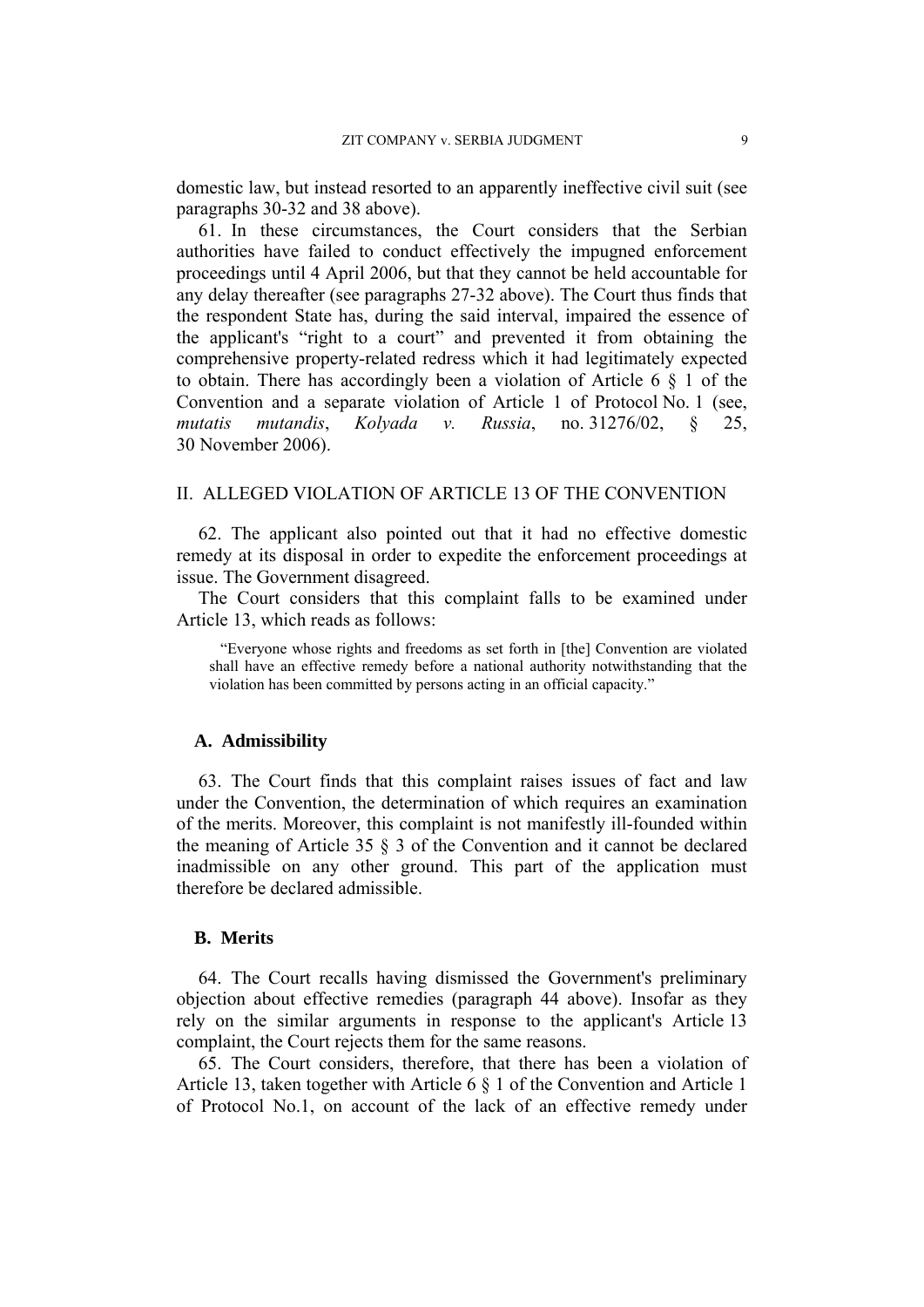domestic law for the applicant's complaints about the length of the enforcement case at issue (see, *mutatis mutandis*, *Tomić v. Serbia*, no. 25959/06, §§ 111-116, 26 June 2007).

### III. APPLICATION OF ARTICLE 41 OF THE CONVENTION

66. Article 41 of the Convention provides:

"If the Court finds that there has been a violation of the Convention or the Protocols thereto, and if the internal law of the High Contracting Party concerned allows only partial reparation to be made, the Court shall, if necessary, afford just satisfaction to the injured party."

### **A. Damage**

67. The applicant claimed 21,000 euros (EUR) for the non-pecuniary damage suffered plus another EUR 128,000 in Serbian Dinars ("RSD"), with statutory interest, in respect of pecuniary damages. These amounts included compensation for the severe disruption of its business operations, the mental distress suffered by the applicant's owner and its employees, the value of the plots obtained by the applicant on 4 April 2006, as well as its inability to use this land thereafter.

68. The Government contested these claims.

69. The Court accepts that the applicant has suffered some nonpecuniary damage which would not be sufficiently compensated by the finding of the violations alone (see, *mutatis mutandis*, *Comingersoll v. Portugal* [GC], no. 35382/97, §§ 35-37, ECHR 2000-IV, and *Teltronic-CATV v. Poland*, no. 48140/99, §§ 67, 68 and 60, 10 January 2006). Making its assessment on an equitable basis and having regard to the circumstances of the case, the Court awards the applicant EUR 1,200 under this head.

70. Finally, the Court does not discern any causal link between the violations found and the pecuniary damage alleged, and notes that the applicant could still request the enforcement of the Municipal Court's decision of 4 April 2006 (see paragraphs 27 and 38 above). The Court, therefore, rejects the applicant pecuniary claim in its entirety.

### **B. Costs and expenses**

71. The applicant also claimed approximately EUR 750 in RSD for the costs and expenses incurred in relation to the separate civil claim filed on 8 May 2006 (see paragraphs 30-32 above) and an unspecified amount, to be determined by the Court, for those incurred in the course of its "Strasbourg case".

72. The Government contested these claims.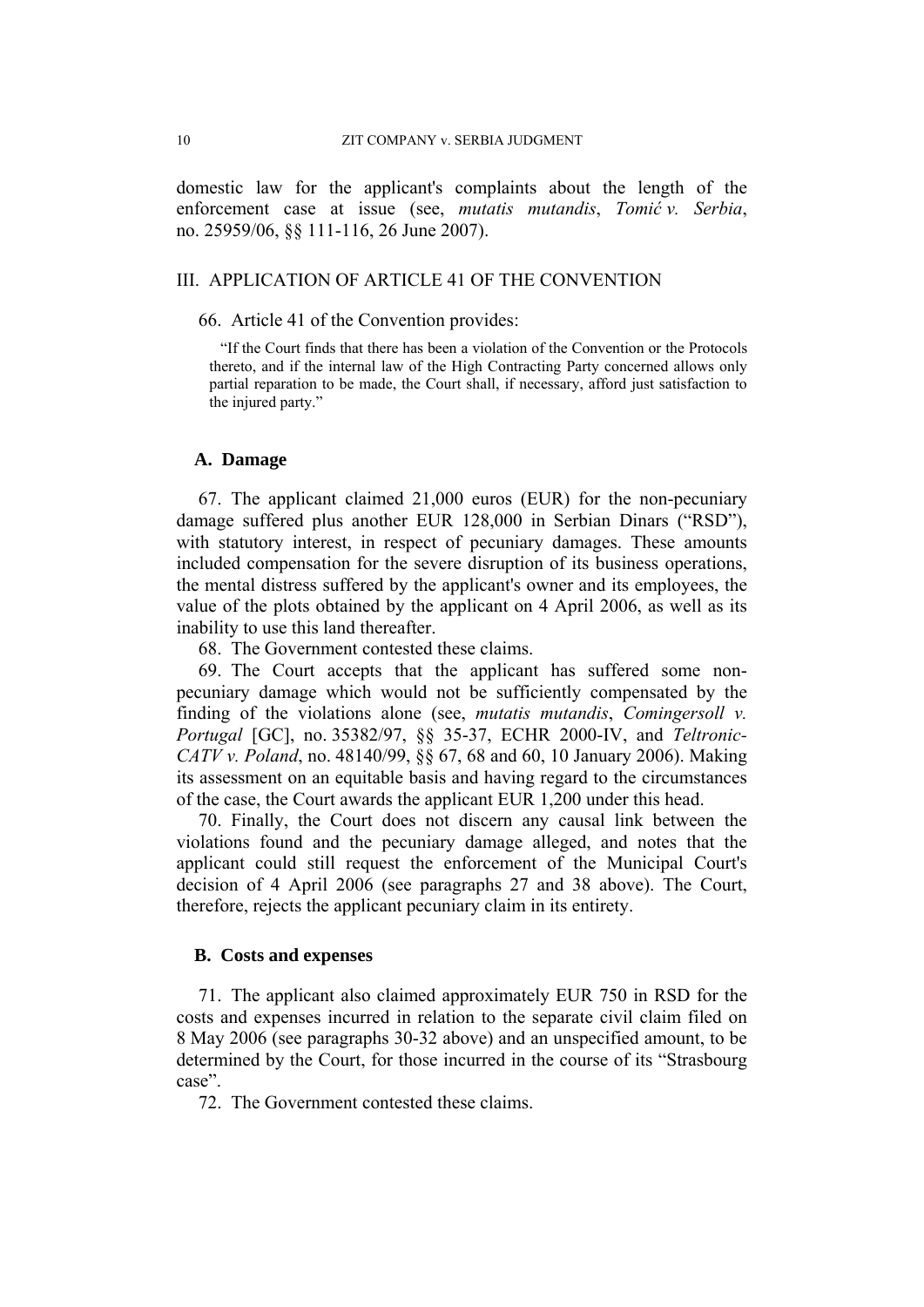73. According to the Court's case-law, an applicant is entitled to the reimbursement of costs and expenses only in so far as it has been shown that these have been actually and necessarily incurred and were also reasonable as to their quantum (see, for example, *Iatridis v. Greece* (just satisfaction) [GC], no. 31107/96, § 54, ECHR 2000-XI).

74. The Court considers that the applicant is not entitled to the recovery of the costs and expenses incurred domestically, given that they concern proceedings in respect of which no violation of the Convention has been found. The Court also notes that the applicant's claim for the costs and expenses incurred in the proceedings before this Court has not been substantiated. It must, therefore, be rejected.

### **C. Default interest**

75. The Court considers it appropriate that the default interest should be based on the marginal lending rate of the European Central Bank, to which should be added three percentage points.

### FOR THESE REASONS, THE COURT UNANIMOUSLY

- 1. *Declares* the application admissible;
- 2. *Holds* that there has been a violation of Article 6 § 1 of the Convention and Article 1 of Protocol No. 1;
- 3. *Holds* that there has been a violation of Article 13 of the Convention.
- 4. *Holds*

(a) that the respondent State is to pay the applicant, within three months from the date on which the judgment becomes final in accordance with Article 44 § 2 of the Convention, EUR 1,200 (one thousand two hundred euros) in respect of the non-pecuniary damage suffered, plus any tax that may be chargeable;

(b) that from the expiry of the above-mentioned three months until settlement simple interest shall be payable on the above amount at a rate equal to the marginal lending rate of the European Central Bank during the default period plus three percentage points;

5. *Dismisses* the remainder of the applicant's claim for just satisfaction.